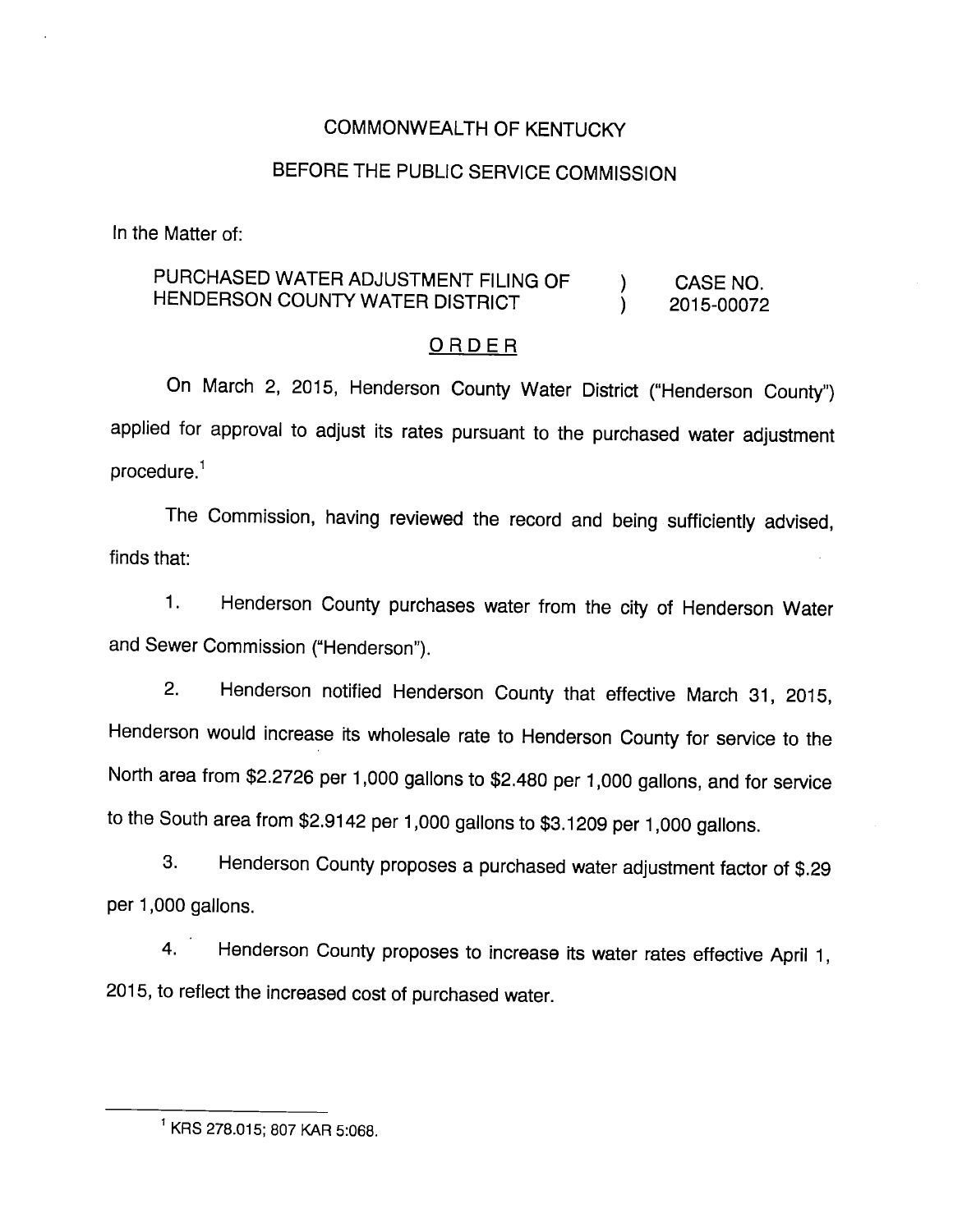5. During the 12 months ended December 31, 2014, Henderson County purchased 458,796,003 gallons of water for Henderson's North area and 26,087,500 gallons of water for Henderson's South area. Henderson sold 349,275,863 gallons of water. The increase in the cost of purchased water is \$100,546.58, resulting in a purchased water adjustment factor of \$0.29 per 1,000 gallons.

6. The purchased water adjustment of \$0.29 per 1,000 gallons, as calculated in Appendix A to this Order, is fair, just, and reasonable and should be approved.

7. Henderson County's proposed rates, as set forth in Appendix B to this Order, are fair, just, and reasonable and should be approved for water service rendered on and after April 1, 2015.

IT IS THEREFORE ORDERED that:

1. The purchased water adjustment of \$0.29 per 1,000 gallons is approved.

2. The rates in Appendix B to this Order are approved for water service rendered on and after April 1, 2015.

3. Within 20 days of the date of this Order, Henderson County shall file with the Commission, using the Commission's electronic Tariff Filing System, revised tariff sheets showing the rates approved herein.

By the Commission

ATTEST:

**Executive Director** 

entered mar 2 7 <sup>2015</sup> **KENTUCKY PUBLIC** 

Case No. 2015-00072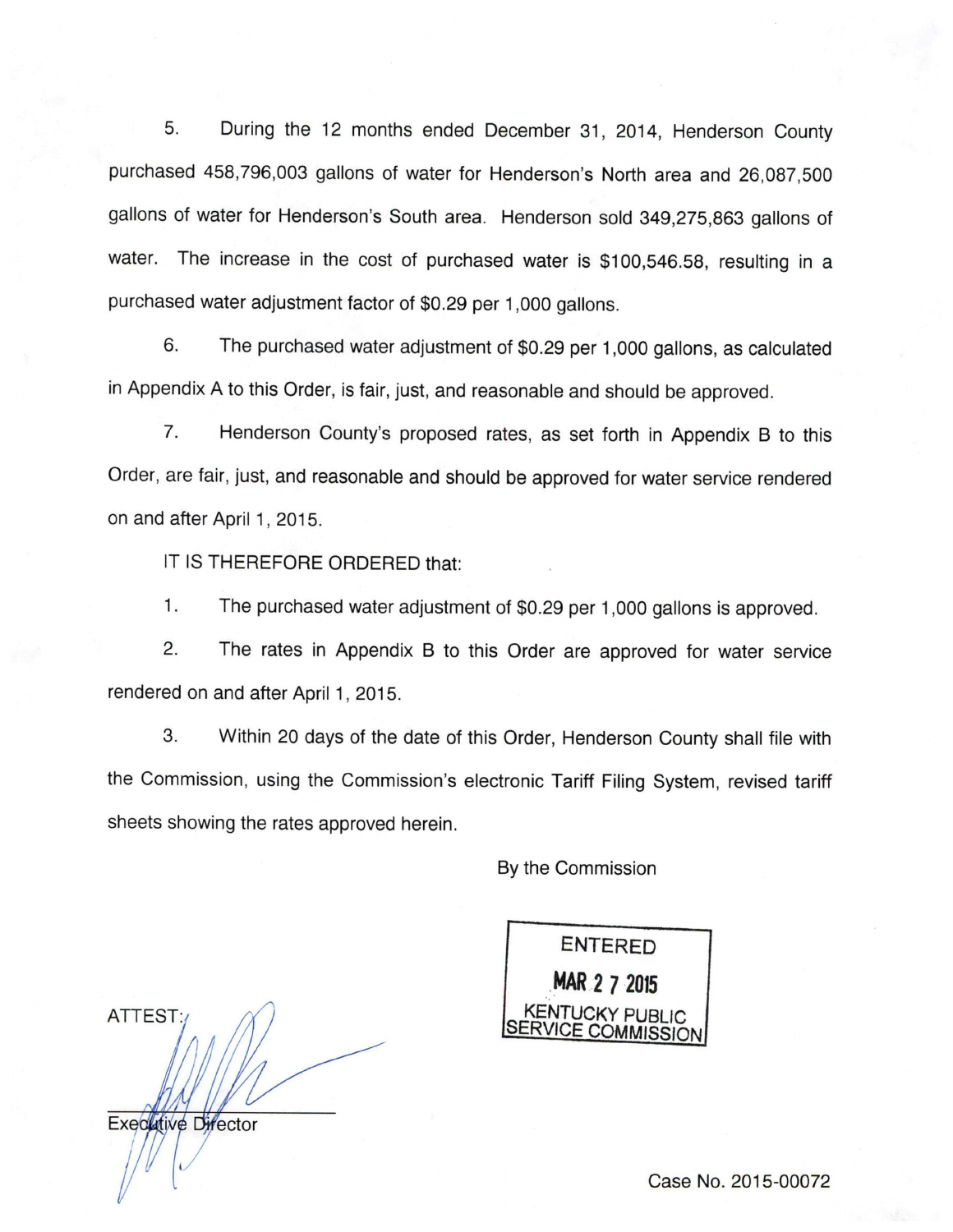## APPENDIX A

# APPENDIX TO AN ORDER OF THE KENTUCKY PUBLIC SERVICE COMMISSION IN CASE NO. 2015-00072 DATED **MAR 2 7 2015**

| North Area                                            |        | <b>New Rate</b>                                          | <b>Base Rate</b>                                |
|-------------------------------------------------------|--------|----------------------------------------------------------|-------------------------------------------------|
| Purchases in gallons<br>Volumetric rate               |        | 458,796,003<br><u>\$</u><br>2.48/1,000<br>\$1,137,814.09 | 458,796,003<br>\$2.2726/1,000<br>\$1,042,659.80 |
| South Area<br>Purchases in gallons<br>Volumetric rate |        | <b>New Rate</b>                                          | <b>Base Rate</b>                                |
|                                                       |        | 26,087,500<br>\$3.1209 /1,000<br>\$<br>81.416.48         | 26,087,500<br>\$2.9142/1,000<br>\$<br>76,024.19 |
|                                                       | Totals | \$1,219,230.57                                           | \$1,118,683.99                                  |
| Increased water cost                                  |        |                                                          | \$100,546.58                                    |
|                                                       |        |                                                          |                                                 |

Increased water cost \$100,546.58 Divided by gallons sold/1,000 349.275.863 Purchased water adjustment factor  $\frac{2.0121 \times 1000}{9}$  per 1,000 gallons  $\frac{1}{2}$  0.2879 per 1,000 gallons<br>or  $\frac{1}{2}$  0.29 per 1,000 gallons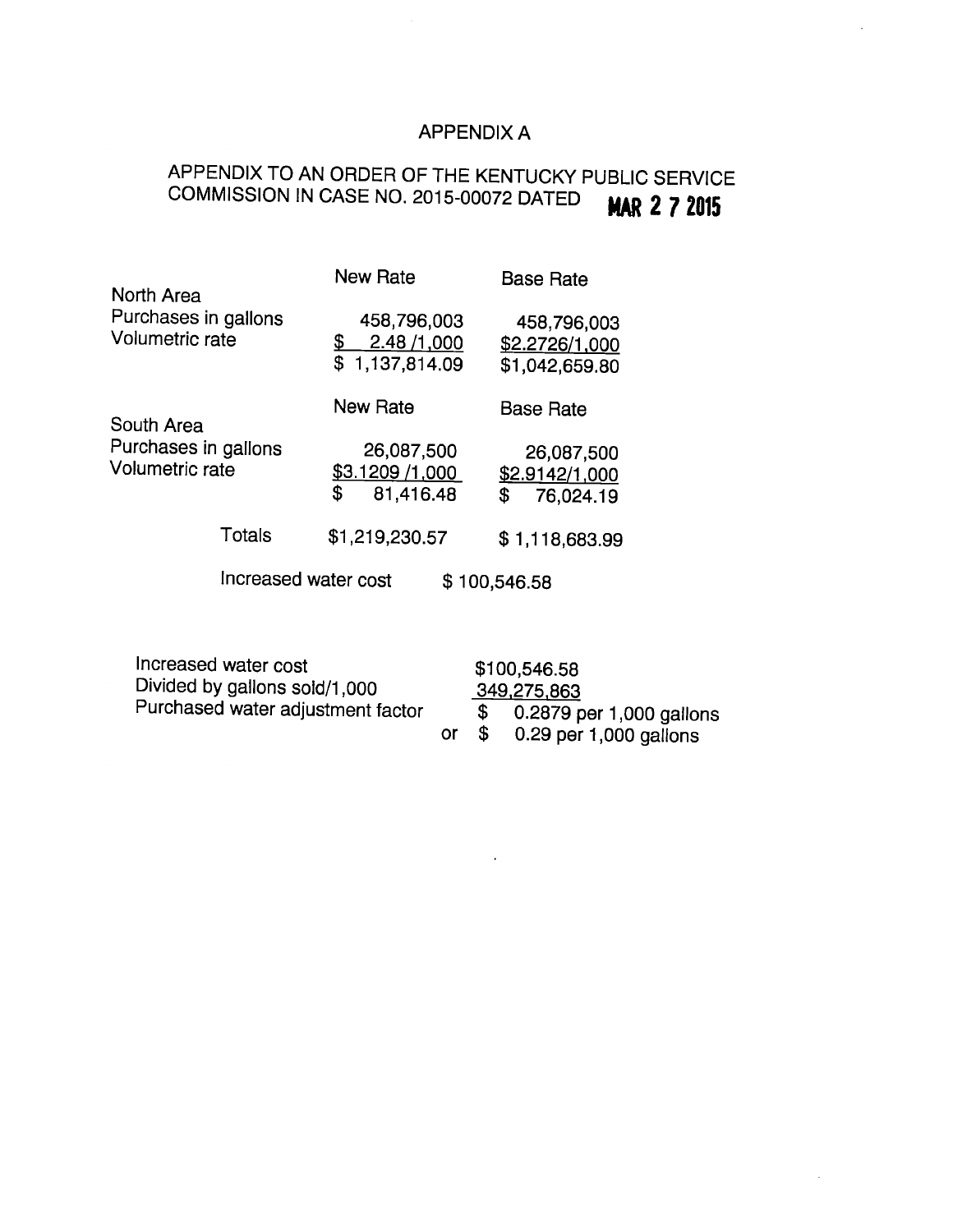#### APPENDIX B

# APPENDIX TO AN ORDER OF THE KENTUCKY PUBLIC SERVICE COMMISSION IN CASE NO. 2015-00072 DATED **MAR 2 7 2015**

The following rates and charges are prescribed for the customers in the area served by Henderson County Water District. All other rates and charges not specifically mentioned herein shall remain the same as those in effect under authority of the Commission prior to the effective date of this Order.

#### **Monthly Water Rates**

|             |                       | 5/8-Inch x 3/4-Inch Meter |                        |
|-------------|-----------------------|---------------------------|------------------------|
|             | First 2,000 gallons   |                           | \$19.04 Minimum Bill   |
|             | Next 8,000 gallons    |                           | 6.83 per 1,000 gallons |
|             | Next 20,000 gallons   |                           | 6.30 per 1,000 gallons |
| Over        | 30,000 gallons        |                           | 5.77 per 1,000 gallons |
|             | 1-Inch Meter          |                           |                        |
|             | First 5,000 gallons   |                           | \$39.53 Minimum Bill   |
|             | Next 5,000            | gallons                   | 6.83 per 1,000 gallons |
|             | Next 20,000 gallons   |                           | 6.30 per 1,000 gallons |
|             | Over 30,000 gallons   |                           | 5.77 per 1,000 gallons |
|             |                       |                           |                        |
|             | 2-Inch Meter          |                           |                        |
|             | First 16,000          | gallons                   | \$111.48 Minimum Bill  |
| <b>Next</b> | 14,000                | gallons                   | 6.30 per 1,000 gallons |
|             | Over 30,000           | gallons                   | 5.77 per 1,000 gallons |
|             |                       |                           |                        |
|             | 3-Inch Meter          |                           |                        |
|             | First 30,000          | gallons                   | \$199.68 Minimum Bill  |
|             | Over 30,000           | gallons                   | 5.77 per 1,000 gallons |
|             |                       |                           |                        |
|             | 4-Inch Meter          |                           |                        |
|             | First 50,000          | gallons                   | \$315.08 Minimum Bill  |
|             | Over 50,000           | gallons                   | 5.77 per 1,000 gallons |
|             |                       |                           |                        |
|             | 6-Inch Meter          |                           |                        |
|             | First 100,000 gallons |                           | \$603.58 Minimum Bill  |
|             | Over 100,000          | gallons                   | 5.77 per 1,000 gallons |
|             |                       |                           |                        |